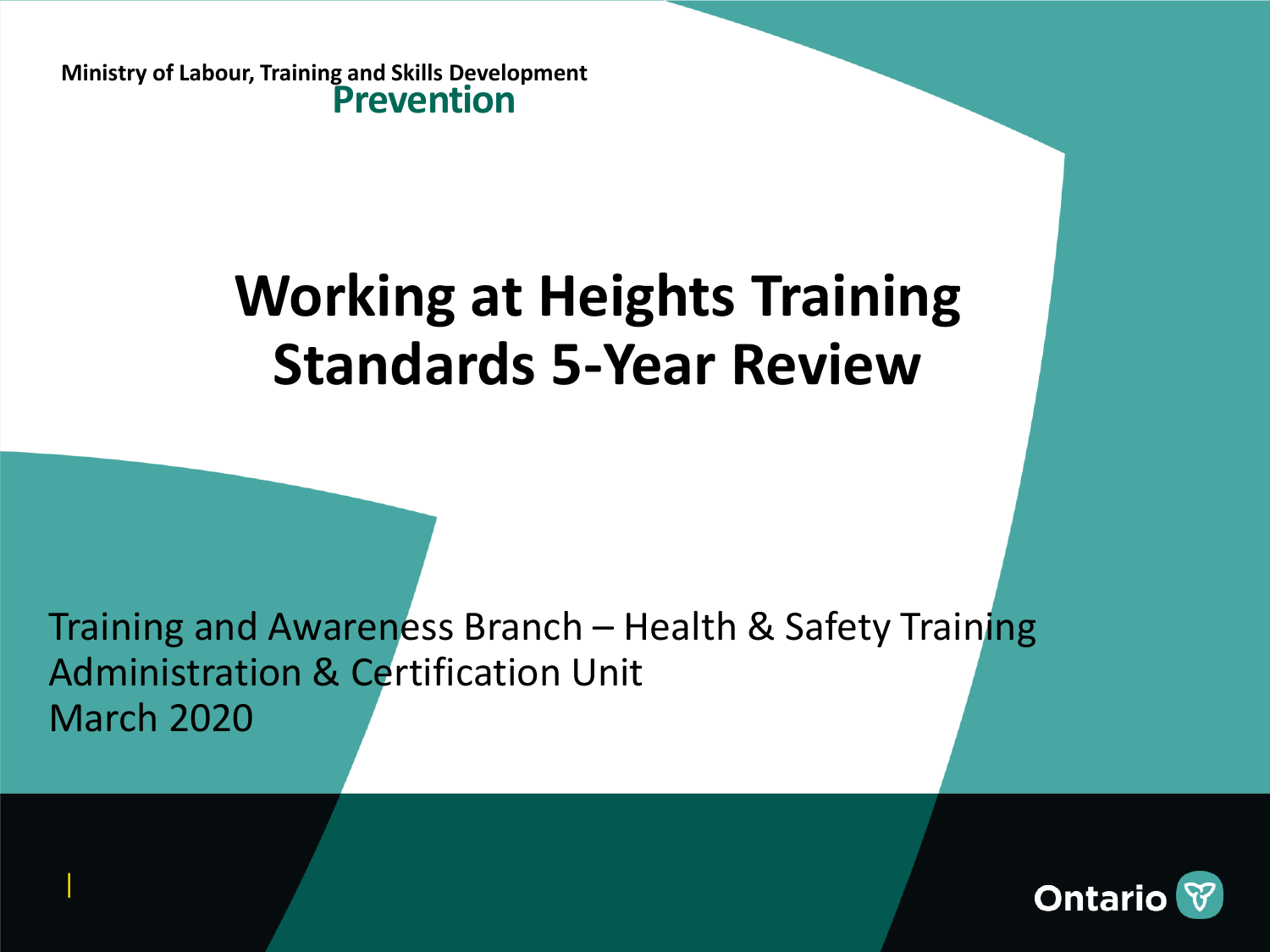### **Overview: Working at Heights Standards Review**

- The Chief Prevention Officer (CPO) has the authority to establish standards for training programs required under the Occupational Health and Safety Act (OHSA) and its regulations and has committed to review these standards at least every five (5) years.
- Working at Heights (WAH) Training Standards came into effect on April 1, 2015. WAH refresher training is required every three years and the cycle of refresher training began on April 1, 2018.
- Since the inception of WAH the CPO has approved 227 WAH training providers and 241 WAH training programs. Over 705,000 workers have successfully completed full WAH training and 94,000 have refreshed their training.
- Institute for Work and Health (IWH) evaluated WAH program and suggested improvements to the standards regarding ladders, more hands-on, and evaluation
- Review of the WAH Training Standards will ensure workers required to work at heights on construction projects continue to receive high quality training as originally envisioned.

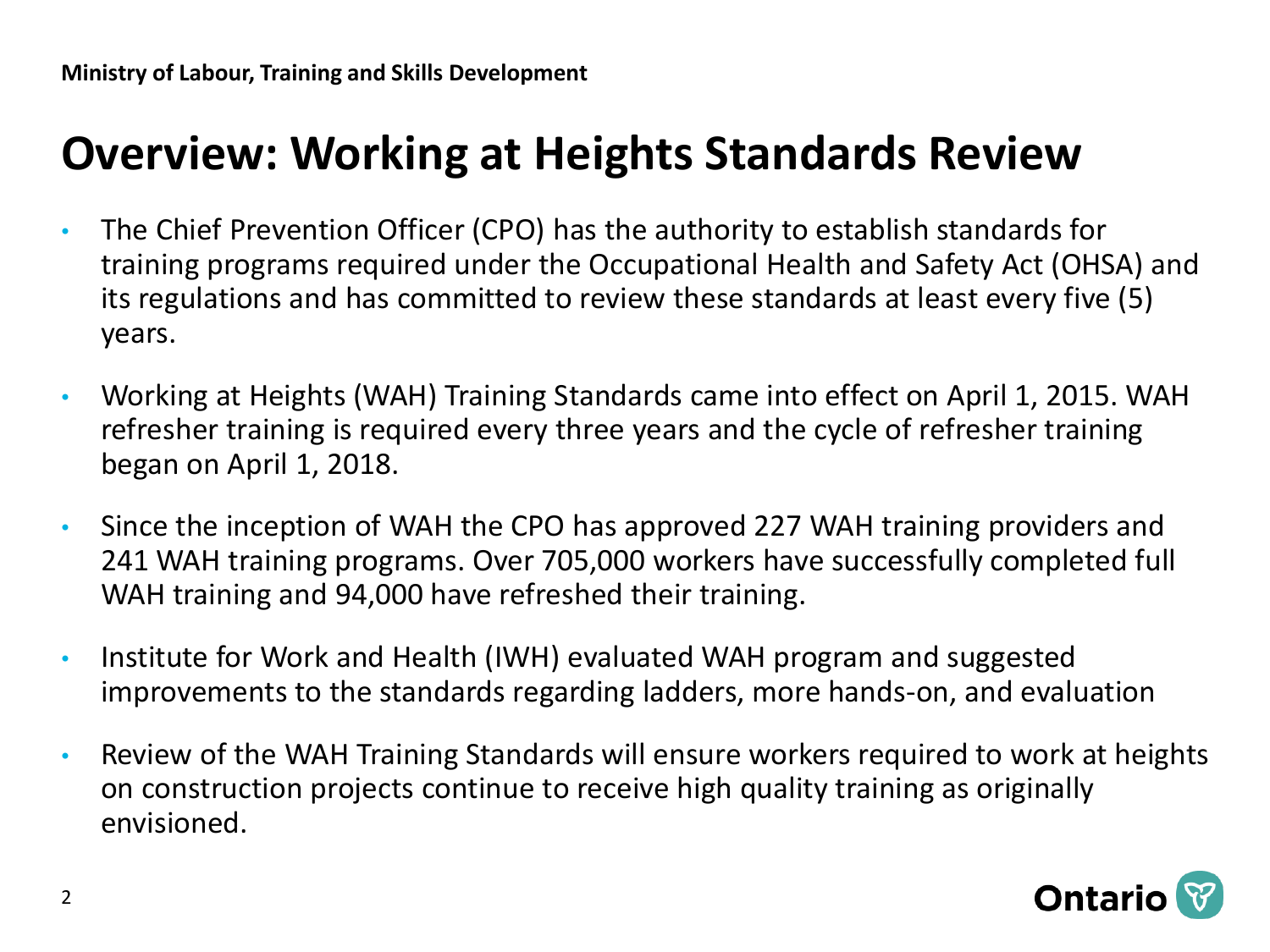### **Scope of Review**

#### **Program-driven approach with stakeholder buy-in**

- •Considerations include:
- •Recommendations from Coroner's Jury Reports
- •Institute for Work & Health studies
- •Stakeholder feedback
- •Program area observations from last 5 years
- •Alignment with government mandate and priorities

#### **Improve learning outcomes**

- •Improve knowledge transfer to increase worker safety
- •Improve methods of training delivery
- •Improve evaluation including more practical (handson) activities

#### **Develop guidance material for providers**

- •Enhance current guidance documentation
- •Reduce burden of the application process
- •Provide clarity about training program and delivery expectations
- •Increase consistency and quality of training

#### **Alignment with current practices and issues**

- •Update standards to reflect current processes
- •Consider labour mobility and stakeholder issues

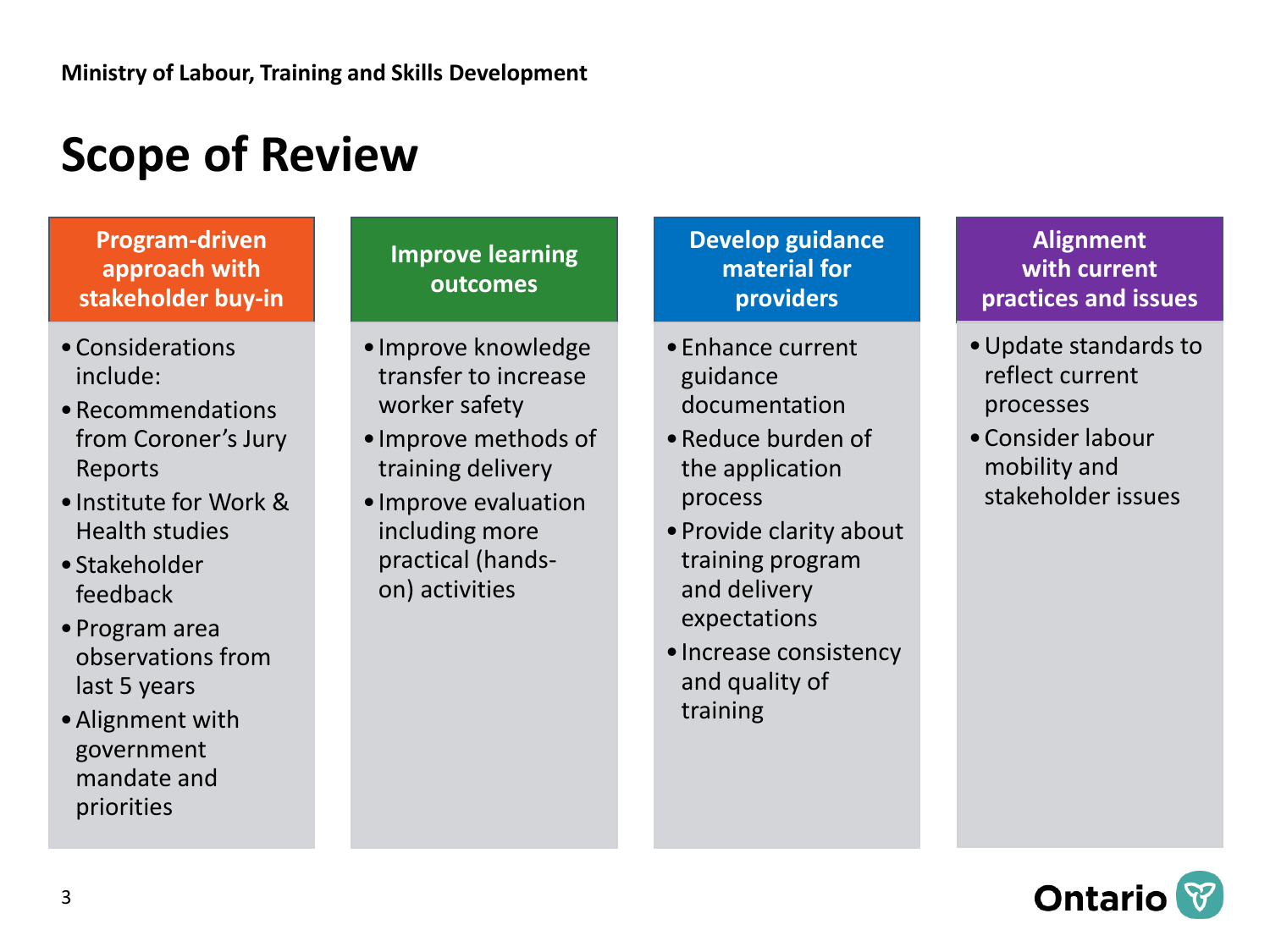**Ministry of Labour, Training and Skills Development**

### **Timelines**



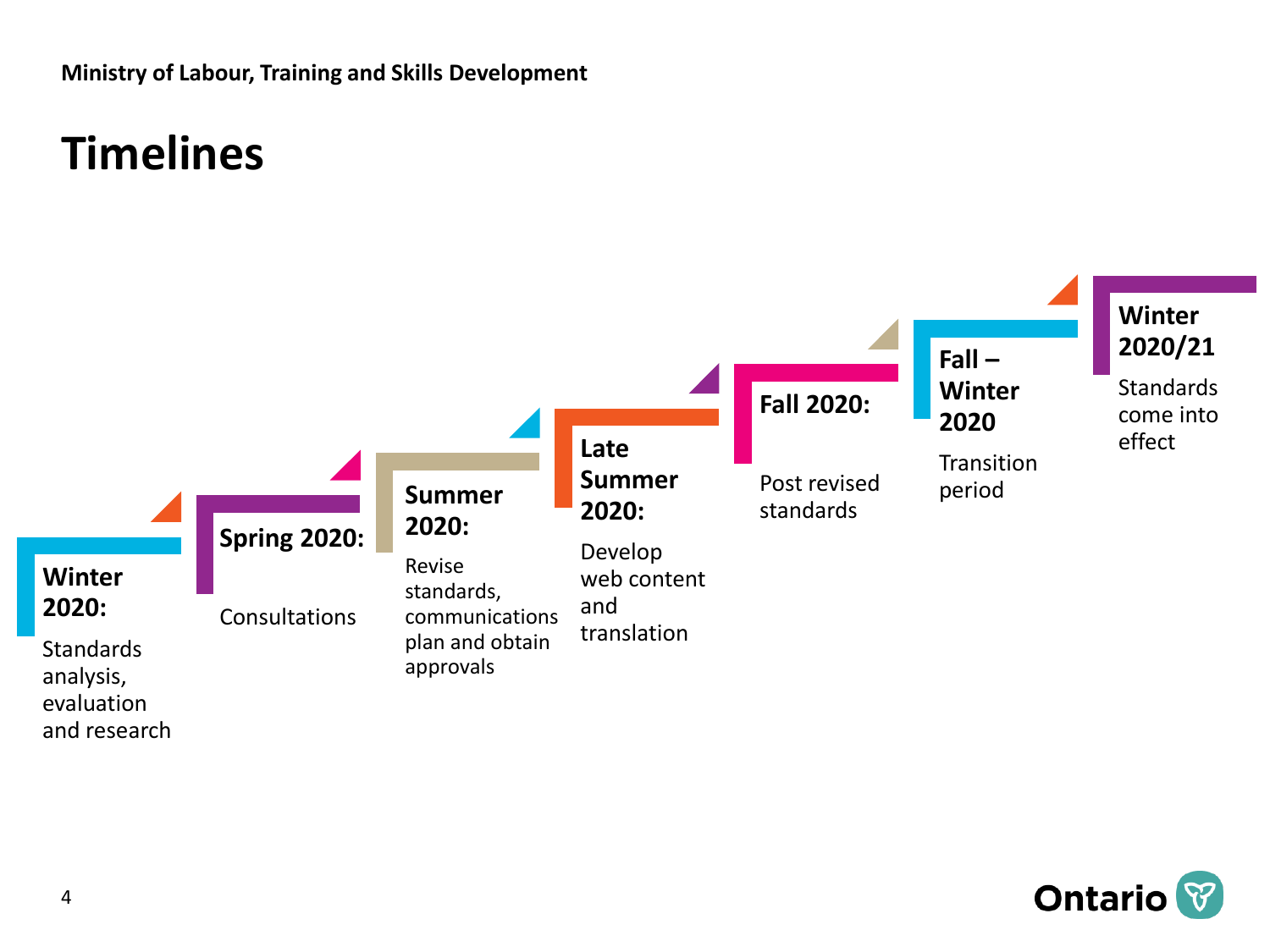## **Questions**

- 1. Is there anything else you think we should consider with respect to the scope of the standards review presented on Slide 3?
	- Information and/or data sources?
- 2. Have you received any feedback through your networks about WAH training standards that we should consider?
- 3. Are there any challenges you or your networks have faced that may be addressed as part of the review?
	- Program delivery
	- Program administration
- 4. Do you have anything else you would like to share with us?

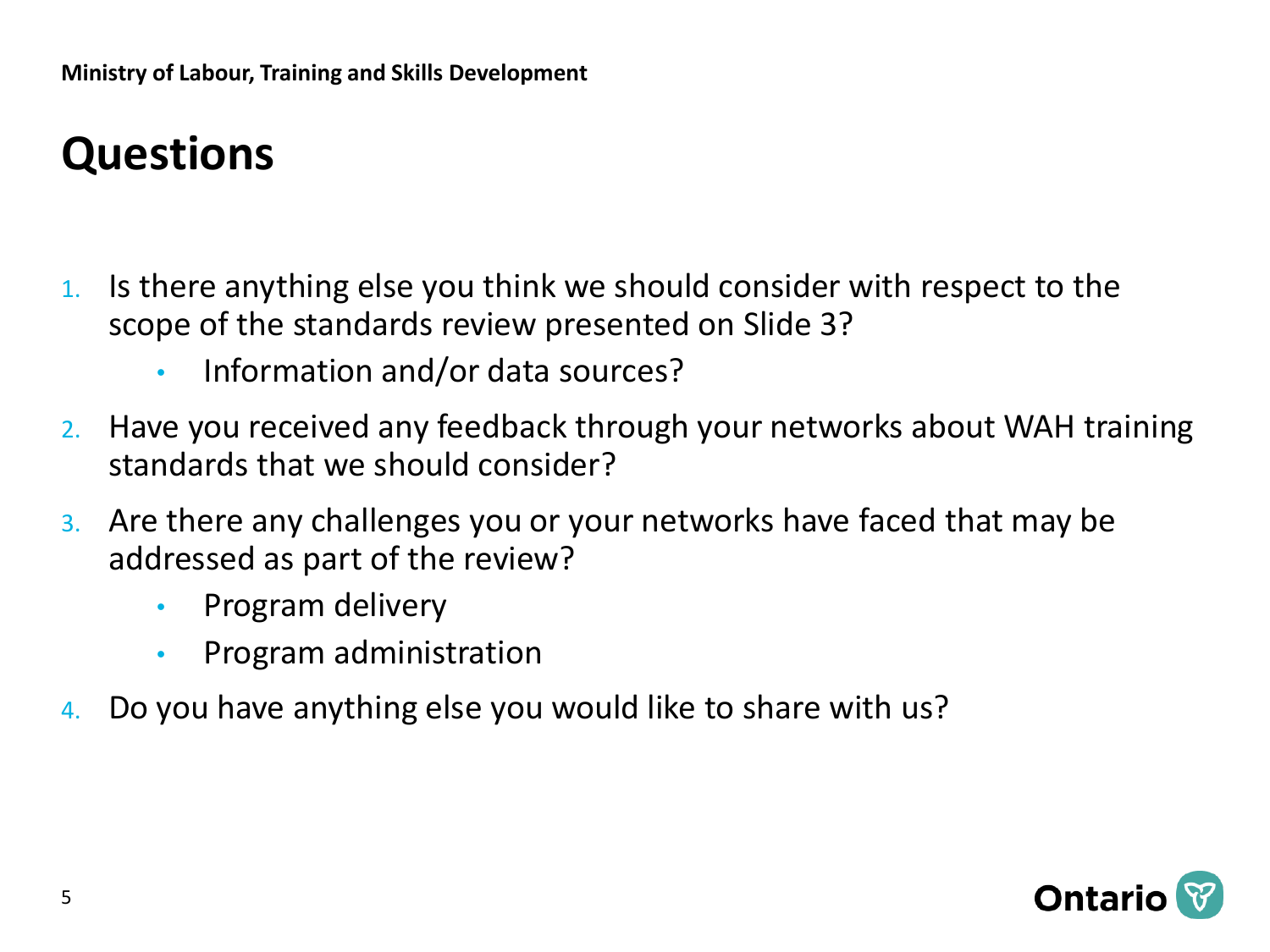**Ministry of Labour, Training and Skills Development**

# **Appendix**

#### Assessment of WAH Standards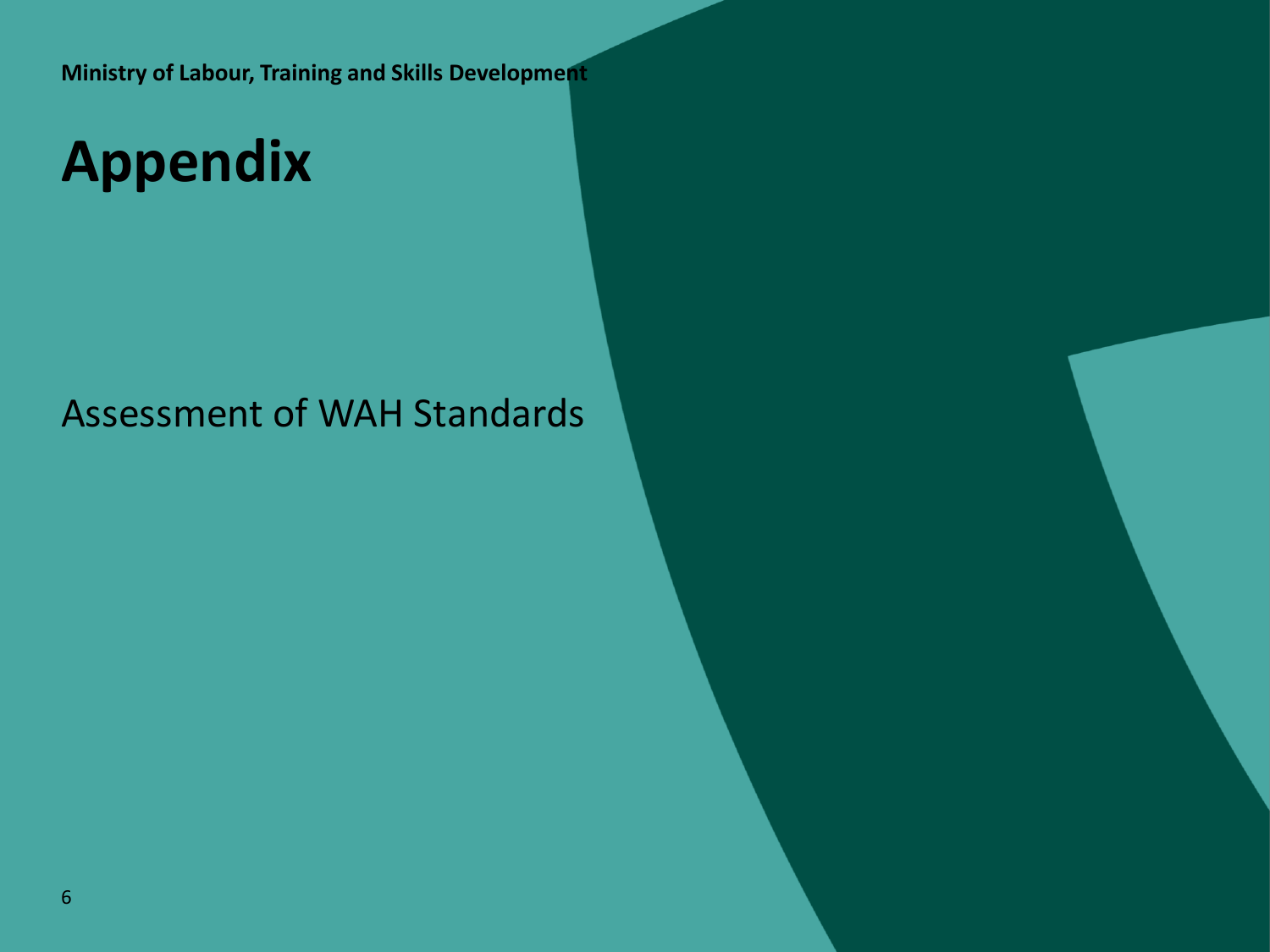#### **Assessment of Program Standard**

| <b>What We Have Heard</b>                                | <b>Evidence</b>                                                                                     |
|----------------------------------------------------------|-----------------------------------------------------------------------------------------------------|
| Theory to practical ratio not consistent across programs | • Field observations<br>Quality assurance audits<br>$\bullet$<br>Complaints<br>$\bullet$            |
| Learner to instructor ratio too high                     | Field observations<br>$\bullet$                                                                     |
| Equipment available for training is inconsistent         | <b>Field observations</b><br>$\bullet$<br>Complaints<br>$\bullet$<br>Provider feedback<br>$\bullet$ |
| Evaluation methods are inconsistent among instructors    | • Field observations<br>Complaints<br>$\bullet$                                                     |
| Training programs lacking interactivity                  | <b>Provider feedback</b><br>$\bullet$<br><b>IWH study recommendations</b>                           |

**The Working at Heights Training Program Standard sets out the mandatory minimum requirements that must be met by training programs submitted to the Chief Prevention Officer (CPO) for approval, to ensure high quality and consistent training for workers who work at heights on construction projects.**

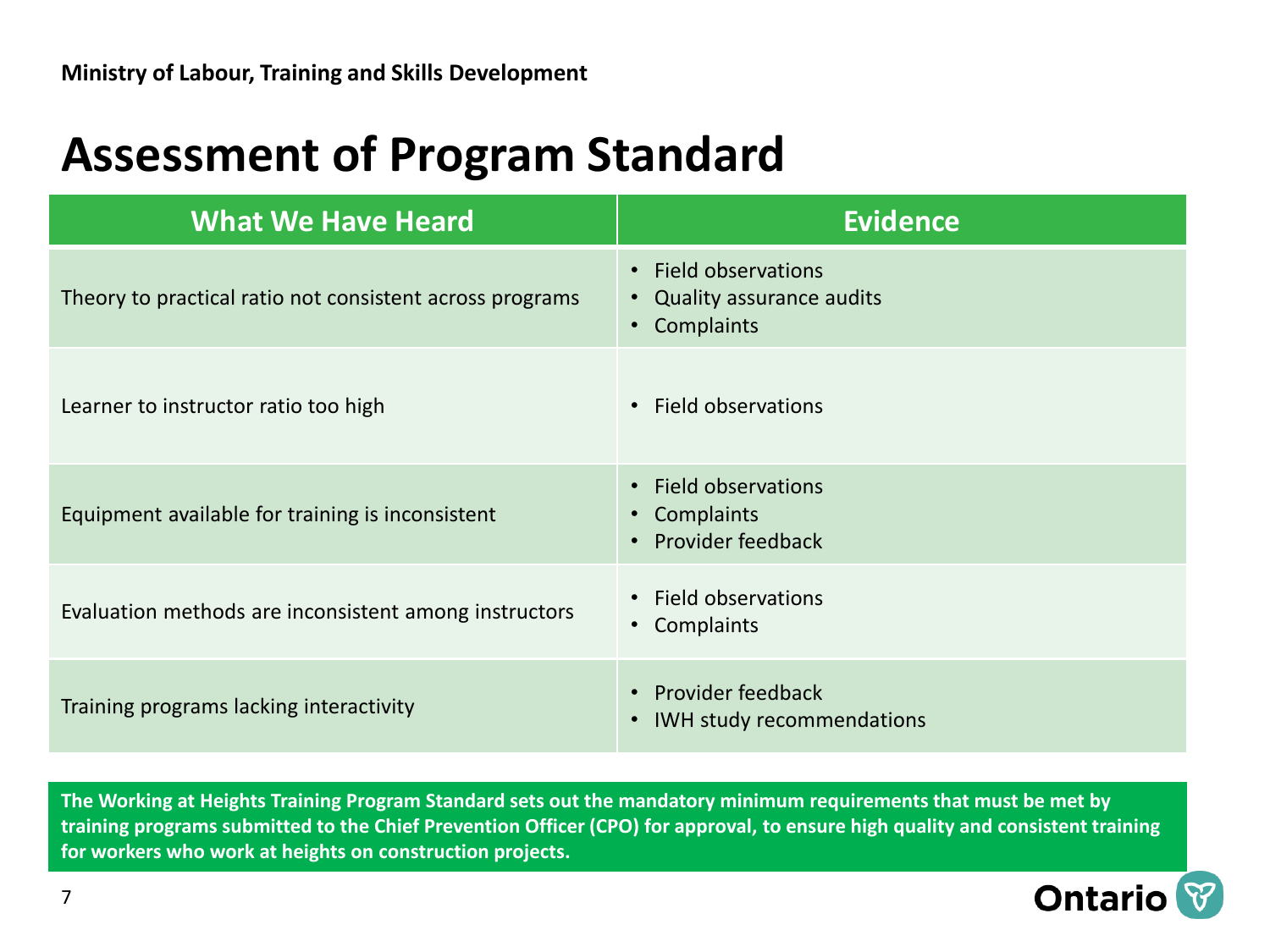#### **Assessment of Provider Standard**

| <b>What We Have Heard</b>                                              | <b>Evidence</b>                                                                                               |
|------------------------------------------------------------------------|---------------------------------------------------------------------------------------------------------------|
| <b>Revocation</b> – Time Period Restriction                            | <b>Quality assurance audits</b><br><b>Complaints received</b><br>$\bullet$                                    |
| <b>Instructor Qualifications</b> – enhance mandatory<br>qualifications | <b>Quality assurance audits</b><br>$\bullet$<br>Field assessments<br>$\bullet$                                |
| <b>Clarity of Expectations – reinforce CPO expectations</b>            | <b>Quality assurance audits</b><br>Annual reports<br>$\bullet$<br>provider engagements<br>$\bullet$           |
| <b>Alignment to Current Practice</b>                                   | Lack of accountability in program updates and<br>$\bullet$<br>oversight<br>Implementation of CMS<br>$\bullet$ |

**The Working at Heights Training Provider Standard sets out the requirements that must be met by training providers seeking approval by the Chief Prevention Officer (CPO) to deliver an approved working at heights training program.**